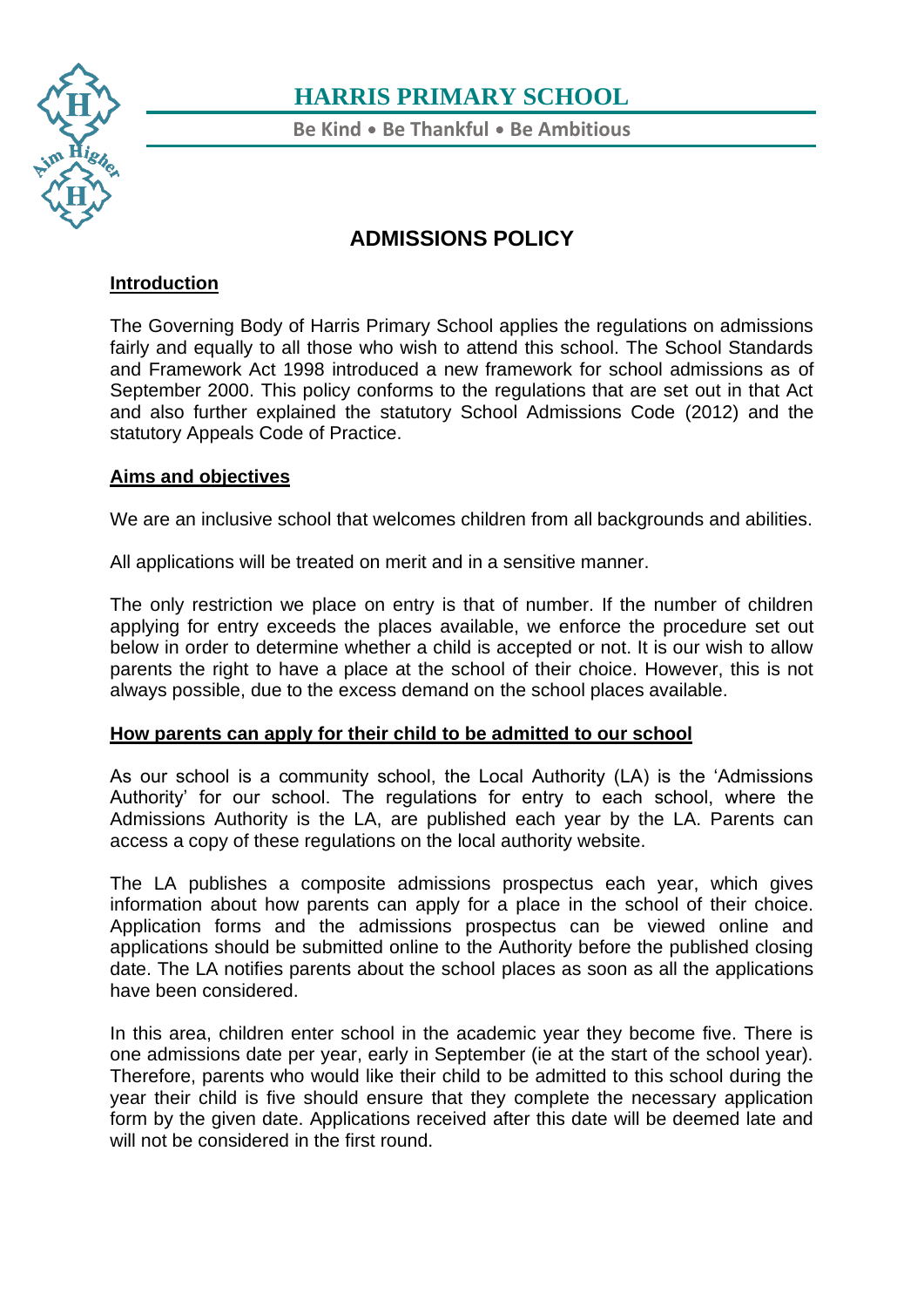

**Be Kind** • **Be Thankful** • **Be Ambitious**

### **[Adm](https://www.harris.lancs.sch.uk/)issions Criteria**

### **[If th](https://www.harris.lancs.sch.uk/contact-details/)is school is oversubscribed, admission will be determined according to the criteria set down by Lancashire County Council:**

- 1. Children in public care at the time when preferences are expressed and who are still in public care at the time of their admission to school, and those who have been previously looked after (see note (xi) below), then
- 2. Children for whom the Local Authority accepts that there are exceptional medical, social or welfare reasons which are directly relevant to the school concerned (see note (i) below, then
- 3. Children with older brothers and sisters attending the school when the younger child will start (see note (iii) below, then
- 4. Remaining places are allocated according to where a child lives. Those living nearest to the preferred school by a straight line (radial) measure will have priority (see note (v) below).

### **Notes**

- (i) The medical, social and welfare criterion will consider issues relevant to the child and/or family. This category may include children without a statement/EHC Plan who have special needs.
- (ii) Children who have a statement for special needs/EHC Plan will have their applications considered separately.
- (iii) Brothers and sisters includes step-children, half-brothers and sisters, fostered and adopted children living with the same family at the same address (consideration may be given to applying this criterion to full brothers and sisters who reside at different addresses).
- (iv) The distance criterion which will be used as the tie-breaker if there is oversubscription within any of the admissions criteria is a straight line (radial) measure. If the Local Authority is unable to distinguish between applicants using the published criteria (eg twins or same block of flats) places will be offered via a random draw.
- (v) The distance measure is a straight line (radial) measure centre of building to centre of building.
- (vi) A child's permanent address is the one where he/she normally lives and sleeps and goes to school from. Proof of residence may be requested at any time throughout the admissions process (including after a child has accessed a school place).
- (vii) The Local Authority will keep waiting lists for all Lancashire primary schools until 31<sup>st</sup> August. These are kept in priority order using the school's published admission criteria. From 1<sup>st</sup> September, for one school term only, waiting lists will be retained by individual admission authorities (the Local Authority for community and voluntary controlled schools and individual voluntary aided and trust schools will each retain their own list).
- (viii) Children will not normally be able to start school other than at the beginning of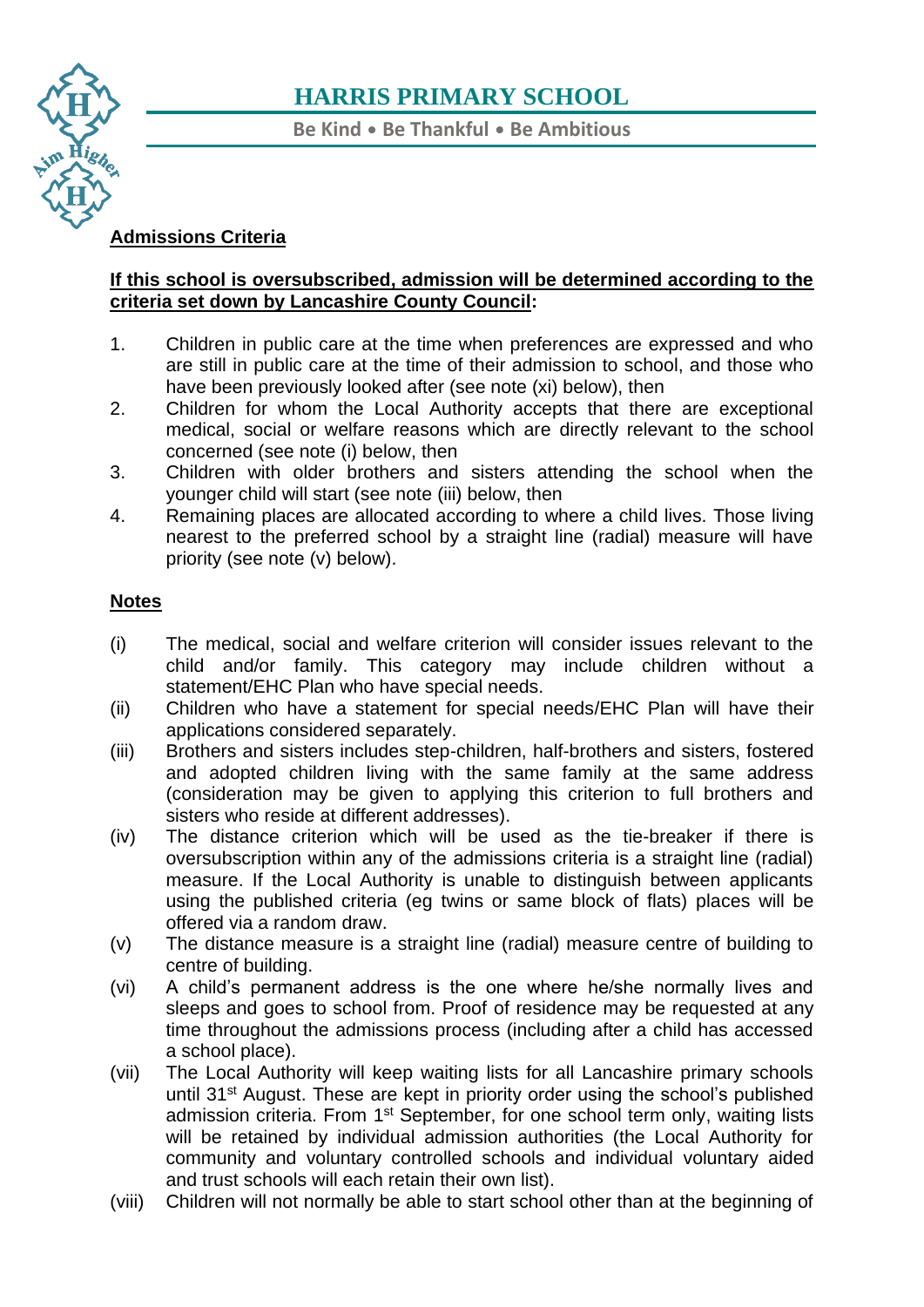

**Be Kind** • **Be Thankful** • **Be Ambitious**

the term unless they have moved into the area or there are exceptional circumstances.

- [\(ix\)](https://www.harris.lancs.sch.uk/contact-details/) Applications for school places which are received late will not necessarily be dealt with at the same time as those received by the set deadline. The reasons for a late application may be requested and where these are not exceptional the relevant admission criteria will be initially applied to all others received on time. The late application will be dealt with after this process.
- (x) Where a child lives with one parent for part of the week and another for the rest of the week, only one address will be accepted for a school admission application. This will normally be the one where the child wakes up for the majority of school days (Monday to Friday).
- (xi) The highest priority must be given to looked after children and children who were looked after, but ceased to be so because they were adopted (or became subject to a residence order or special guardianship order). Further references to previously looked after children in the Code means children who were adopted (or subject to residence orders or special guardianship orders) immediately following having been looked after.

### **Admission appeals**

If parents wish to appeal against a decision to refuse entry, they can do so by applying to the LA. An independent appeals panel then meets to consider all appeals by parents who have been refused a place at our school and who wish to appeal against this decision. An appeals panel's decision is binding for all parties concerned. If the appeals panel decides that we should admit a child to our school, then we will accept this and continue to do all we can to provide the best education for all the children at our school. (Details of appeal arrangements are set out in the School Admissions Code, which came into force in February 2009).

### **The standard number**

The standard number is the number of children the school can accommodate. The standard number for our school is 210.

#### **Infant class size**

We teach infant children (aged five to seven) in classes that have a maximum number of 30 children.

#### **Monitoring and review**

This policy will be reviewed annually with the Admissions Authority in the light of any changed circumstances in our school or the local area.

**This policy should be read in conjunction with School Admissions Notes and Guidance and School Admissions Arrangements issued annually by the LA.**